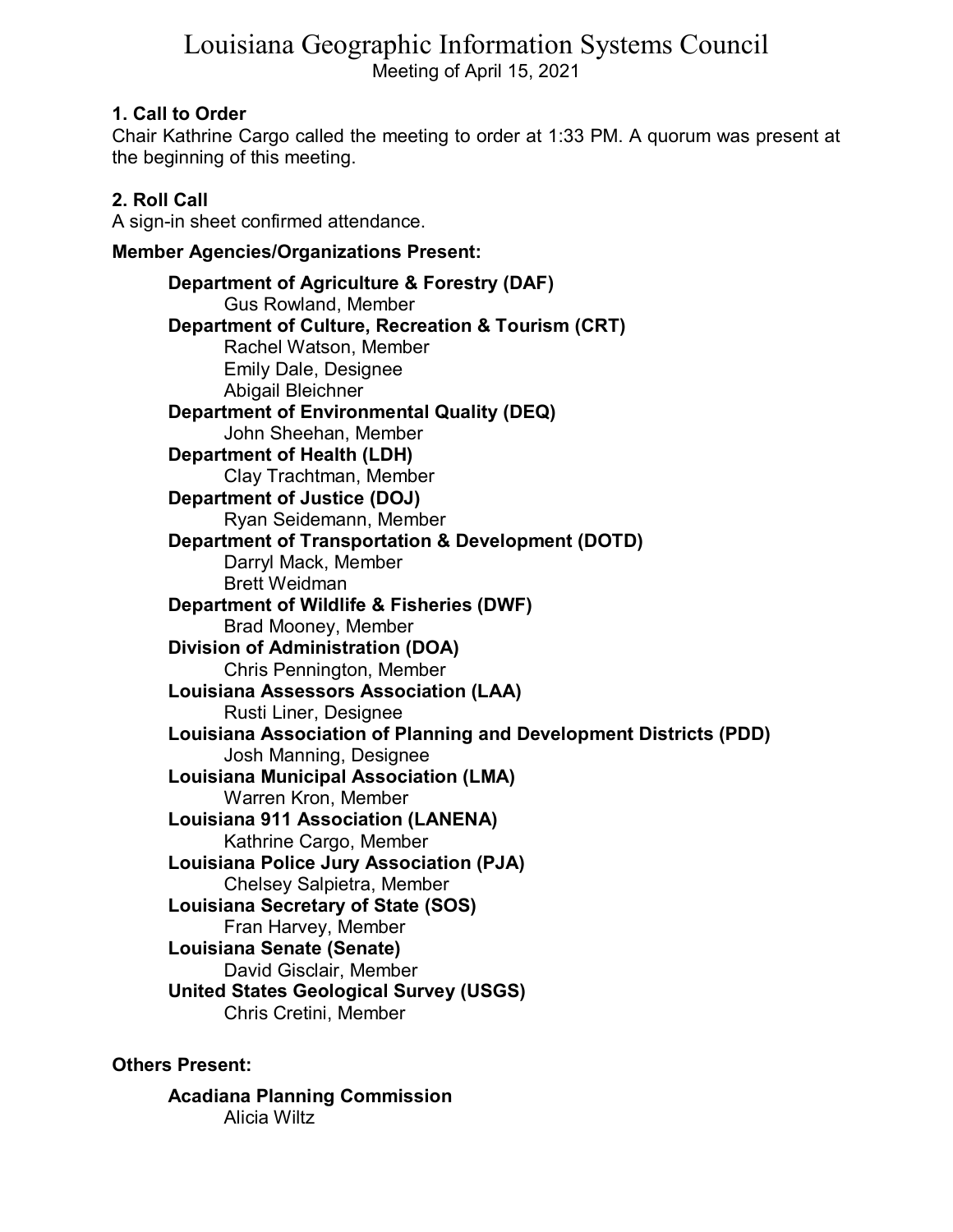**Capital Region Planning Commission** Marta Castro de Sa **City of Monroe** John Ferguson Kyle Knous Thomas Kevin Odom **Dewberry** Casey Johnston **GeoAcuity** Clinton Cooper **Iberia Parish** Amy Brassieur **Ouachita Parish 911** James Green **Sabine Parish** Carl Chance **Tessellations** Hugh Bender **Unknown Guest** Caller 2

## **3. Approval of Minutes**

On motion of David Gisclair (Senate), seconded by Rachel Watson (CRT), the March 2021 meeting minutes, as amended, were unanimously approved. On motion of Ryan Seidemann (DOJ), seconded by Kathrine Cargo (LANENA), the March 2021 Digital Data Committee meeting minutes were unanimously approved.

### **4. Chair's Report:**

Chair Kathrine Cargo (LANENA) thanked the Digital Data Committee members for their ongoing work. Chair Cargo (LANENA) also announced the passing of the Military Department's member, Mike Liotta. Ryan Seidemann (DOJ) offered to reach out to the Military Department for a possible replacement member's appointment. Chair Cargo (LANENA) raised the question of whether people were amenable to holding the June meeting in person and there was a discussion of this possibility by Chair Cargo, Vice Chair Rachel Watson (CRT), Ryan Seidemann (DOJ), and Gus Rowland (DAF).

### **5. Presentation:**

"DOTD Workflow for Creating Imagery Services," Darryl Mack, GIS Manager, DOTD; Brett Weidman, DOTD; Casey Johnston, Dewberry; Clint Cooper, GeoAcuity.

### **6. Old Business:**

Chair Kathrine Cargo (LANENA) noted that Dewitt Braud at LSU intends to continue with the Distinguished Service Award that has been associated with the RS/GIS meetings for some time, but that there are no other new specifics on the future of RS/GIS.

### **7. New Business**:

Chris Cretini (USGS) announced that the USGS will again hold its disaster Data Mining Workshop this year. The workshop will occur virtually and will begin on June 3, 2021.